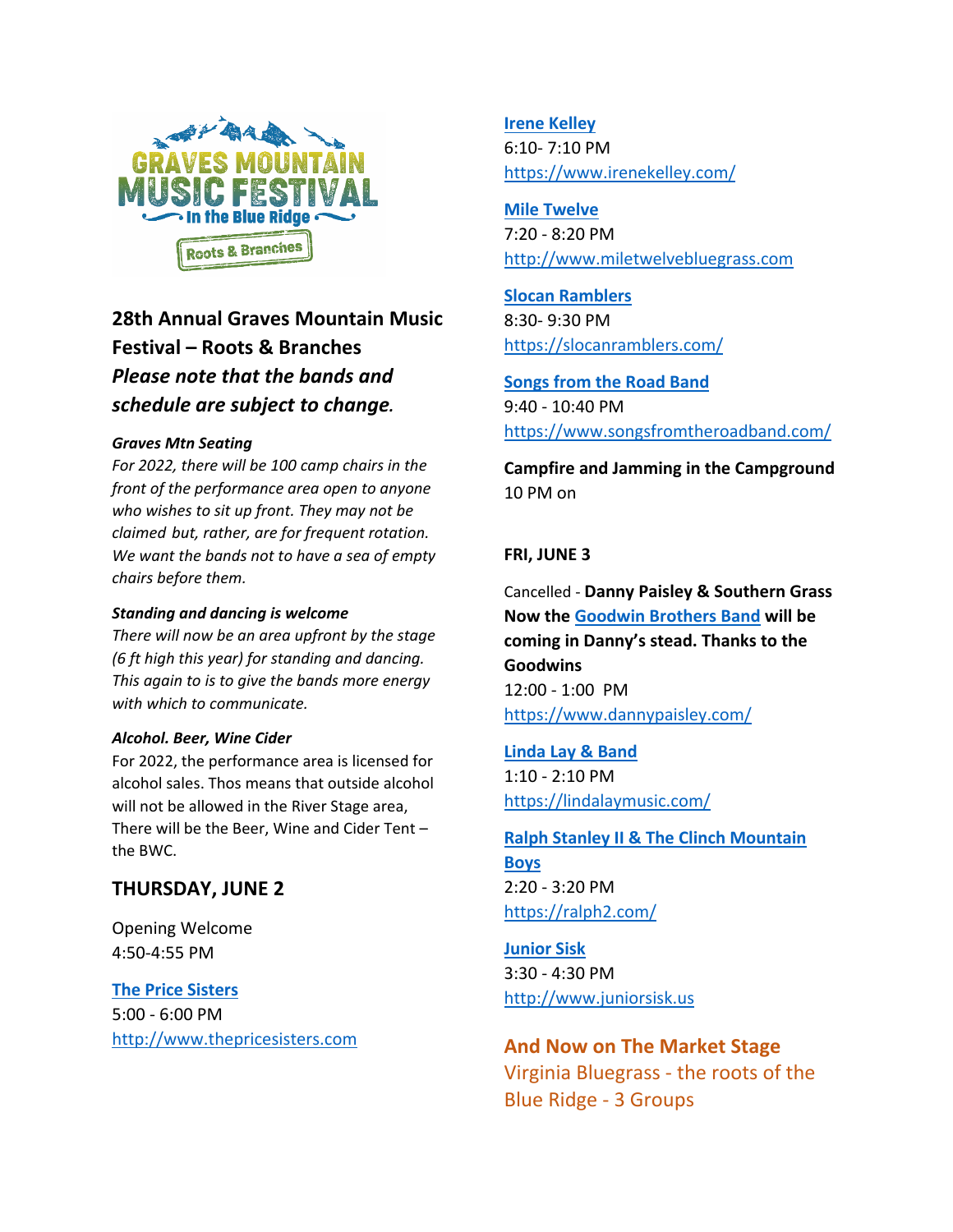**Keplinger Family Band ‐ Moorefield, WV 4‐4:50**

**The Guard‐ Roanoke, Va 5‐5:50**

**Rose River Ramblers ‐ Powhatan, Va 6‐6:50**

**Keplinger Family Band ‐ Moorefield, WV 7‐7:50**

**The Guard ‐ Roanoke, Va 8‐8:50**

**Rose River Ramblers ‐ Powhatan, Va 9‐9:50**

*And Back on the NEW River Stage, we continue with*

**Hogslop String Band** 4:40 ‐ 5:40 PM http://www.hogslopstringband.com

**The Fitzgeralds** 6:00 ‐ 7:10 PM https://www.thefitzgeraldsmusic.com/

**MIPSO**  7:35‐ 8:45 PM https://www.mipsomusic.com/

**Scythian** 9:15 ‐10:45 PM https://www.scythianmusic.com/

#### **SAT, JUNE 4**

**Cash Unchained**  10:00 – 10:50 AM http://www.cashunchained.com **Sideline**  11:00 ‐ 12:00 PM http://www.sidelinebg.com

**Breaking Grass** 12:10‐ 1:10 PM https://www.breakinggrass.com/

**Seldom Scene** 1:20 ‐ 2:20 PM https://www.seldomscene.com/

**Claire Lynch & Jim Hurst**  2:30 ‐ 3:30 PM https://www.clairelynch.com/

*And Now on The Market Stage Virginia Bluegrass ‐ the roots of the Blue Ridge ‐ 3 Groups, 6 performances*

**Just Wingin' It‐ Fredericksburg, Va 4‐4:50**

**Smokin' Trout ‐ Rose River Hollow, Graves Mtn 5‐5:50**

**Blue Ridge Thunder ‐ Earlysville, Va ‐ TBC 6‐6:50**

**Just Wingin' It ‐ Fredericksburg, Va 7‐7:50**

**Smokin' Trout ‐ Rose River Hollow, Graves Mtn 8‐8:50**

**Blue Ridge Thunder ‐ Earlysville, Va ‐ TBC 8‐8:50**

*And Now Continuing on the NEW River Stage*